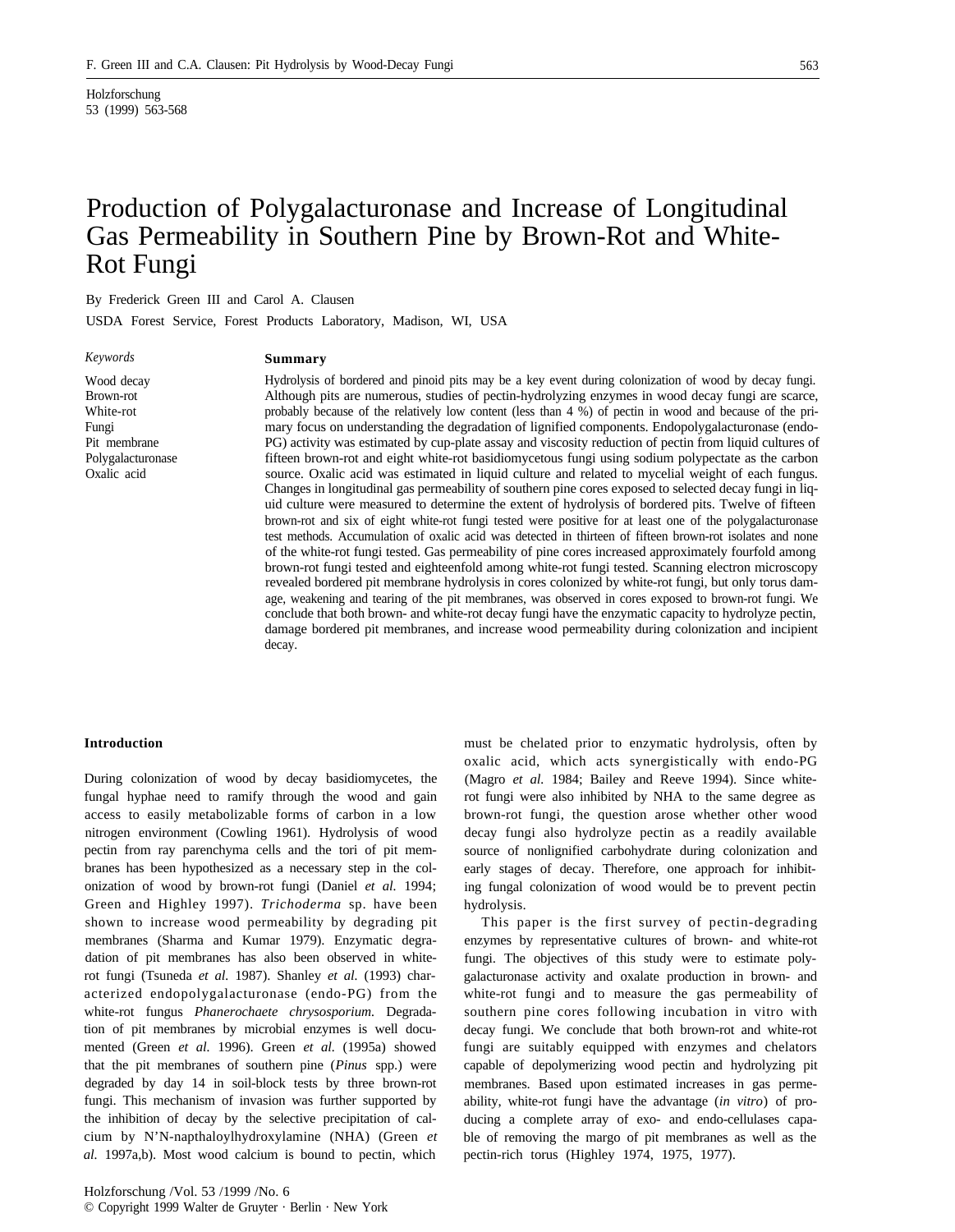## **Materials and Methods**

## *Fungal isolates and growth conditions*

Brown- and white-rot fungi used in this study are listed in Table 1. Cultures of each isolate were maintained on 2 % malt agar. Liquid cultures were grown on Bailey's minimal medium (Highley 1973) supplemented with 0.5 % sodium polypectate. Cultures were incubated for 9 d at 27 °C at 200 rpm on a rotating table.

#### *Oxalote determination and enzyme assays*

Oxalate was estimated using a microadaptation of a commercial enzymatic oxalate assay (Sigma Chemical Co., St. Louis, MO, U.S.A.). Polygalacturonase was determined by two methods, a cup-plate assay (Dingle *et al.* 1953) and the reduction in viscosity of citrus pectin (Eastman Organic Chemicals, Rochester, New York, U.S.A.) measured in a Cannon–Fenske viscometer (Highley 1973; Clausen and Green 1996). Cup-plate data are direct measurements of the diameter of the zone of clearing minus the diameter of the well compared with a commercial standard pectinase (Sigma Chemical Co.). Viscometric data are expressed as

10,000/ $t_{50}$  per ml enzyme solution, where  $t_{50}$  equals the time (s) for the relative viscosity of the solution to be reduced by 50 % at 28 °C.

## *Gas permeability*

Southern pine cores (64-mm diam.) were bored from green sapwood, steam sterilized, and incubated in 100-ml liquid culture as described in growth conditions. Cultures were inoculated with selected fungi from Table 1. After 3 weeks of exposure to the fungus, the cores to be tested for gas permeability  $(n = 3)$  were removed and ovendried at 72 °C (Tschernitz and Sachs 1973). Permeabilities were measured and calculated after the method of Milota *et al.* (1995).

## *Electron microscopy*

Pine cores to be examined by scanning electron microscopy (SEM) were dried at 40 °C, split in the radial plane, mounted on stubs, and gold-coated using a Denton sputter coater Desk-1 (Cherry Hills, NJ, U.S.A.). Samples were examined and photographed using a Hitachi S530 (Tokyo, Japan) or JEOL 840 (Peabody, MA, U.S.A.) scanning electron microscope at 5 and 15 kV.

**Table 1.** Survey of polygalacturonase activity and oxalic acid production in liquid cultures of representative brown- and white-rot fungi and gas permeabilities of southern pine wood cores exposed to select fungi

|                                                           | Cup-plate assay<br>(mm) <sup>a</sup> | Viscosimetry<br>$(VR_{50})^b$ | Oxalic acid<br>$(\mu M/mg)$<br>mycelium) | Gas<br>permeability <sup>c</sup><br>(Darcy's) |
|-----------------------------------------------------------|--------------------------------------|-------------------------------|------------------------------------------|-----------------------------------------------|
| <b>Brown-rot</b> isolates                                 |                                      |                               |                                          |                                               |
| Coniophora puteana (Schum.:Fr.) Karst. (Mad-515)          | 9                                    | 11.1                          | 0.69                                     | 1.58                                          |
| Postia placenta (Fr.) Lars. & Lomb. (Mad-698)             | 12                                   | 26.9                          | 0.30                                     | 3.30                                          |
| Neolentinus lepideus (Fr.:Fr.) Redhead et Ginns (Mad-534) | 6                                    | $\theta$                      | $\theta$                                 | ND <sup>d</sup>                               |
| Gloeophyllum trabeum (Pers.:Fr.) Murrill (Mad-617)        | 10                                   | 27.0                          | 0.20                                     | 5.03                                          |
| Serpula incrassata (Berk. & Curt.) Murrill (Mad-563)      | 4                                    | 0                             | 1.17                                     | <b>ND</b>                                     |
| Antrodia xantha (Fr.:Fr.) Ryv. (Mad 5096-35)              | 7                                    | $\theta$                      | 0.79                                     | <b>ND</b>                                     |
| <i>Laetiporus sulphureus</i> (Fr.) Murrill (W) Sh-27-R    | $\theta$                             | $\theta$                      | 0.36                                     | ND.                                           |
| Laetiporus sulphureus (Fr.) Murrill (E) Boat-206          | $\overline{\mathfrak{C}}$            | 13.0                          | 3.90                                     | <b>ND</b>                                     |
| Postia placenta (Fr.) Lars. & Lomb. (ME-20)               | 12                                   | 24.9                          | 0.16                                     | 2.03                                          |
| Antrodia carbonica (Overh.) Gilbn. & Ryv. (HHB-5104)      | 8                                    | 10.1                          | 1.15                                     | 2.86                                          |
| Antrodia serialis (Fr.:Fr.) Donk (FP-104443)              | $\theta$                             | $\theta$                      | $\theta$                                 | ND.                                           |
| Antrodia vaillantii (DC:Fr.) Ryv. (FP-90877)              | $\theta$                             | $\mathbf{0}$                  | 2.51                                     | <b>ND</b>                                     |
| Fomitopsis palustris (Berk. & Curt.) Gilb & Ryv.(L-15755) | 10                                   | 8.6                           | 4.69                                     | 4.08                                          |
| Phaseolus schweinitzii (Fr.) Pat. (105389)                | $\theta$                             | 8.1                           | 0.10                                     | <b>ND</b>                                     |
| Fomitopsis pinicola (Fr.) Karst. (105877)                 | 10                                   | 6.4                           | 4.77                                     | 4.25                                          |
| White-rot isolates                                        |                                      |                               |                                          |                                               |
| Trametes versicolor (L.:Fr.) Pil. (Mad-697)               | 9                                    | $\theta$                      | $\theta$                                 | 13.63                                         |
| Phlebia brevispora Nakas. (HHB-7030)                      | $\theta$                             | $\left( \right)$              | 0                                        | <b>ND</b>                                     |
| Irpex lacteus (Fr.:Fr.) Fr. (HHB-7328)                    | 11                                   | 4.8                           | $\theta$                                 | 18.76                                         |
| Bjerkandera adusta (Fr.) Karst. (L-15359)                 | $\mathbf{0}$                         | 7.4                           | 0                                        | N <sub>D</sub>                                |
| Phanerochaete chrysosporium Burds. (ME-461)               | 4                                    | 9.4                           | $\theta$                                 | 22.18                                         |
| Phanerochaete chrysosporium Burds. (ME-446)               | 6                                    | 7.1                           | $\mathbf{0}$                             | N <sub>D</sub>                                |
| Ganoderma applanatum (Pers.) Pat. (HHB-7823-S)            | 8                                    | 8.3                           | $\mathbf{0}$                             | <b>ND</b>                                     |
| Xylobolus frustulatus (Pers.:Fr.) Boid. (FP-24059)        | $\mathbf{0}$                         | $\theta$                      | $\theta$                                 | <b>ND</b>                                     |
| Mold isolates                                             |                                      |                               |                                          |                                               |
| Aspergillus niger van Tieghem                             | 2                                    | 5.6                           | <b>ND</b>                                | ND.                                           |
| Trichoderma harzianum Rifai (ATCC 20476)                  | 10                                   | $\theta$                      | <b>ND</b>                                | N <sub>D</sub>                                |
| Positive control <sup>e</sup>                             | 13                                   | 22.6                          |                                          | 0.64                                          |

<sup>a</sup>Well diameter (5 mm) was subtracted from each total precipitin measurement.

<sup>b</sup>Viscometric data are expressed as 10,000/ $t_{50}$  per mL enzyme solution, where  $t_{50}$  equals the time for relative viscosity of the solution to be reduced by 50 % at 28 °C. VR<sub>50</sub> is 50 % viscosity reduction.

 $^{c} n = 3.$ 

<sup>d</sup>ND, not determined.

e Positive control equals 0.9 units pectinase activity per milliliter.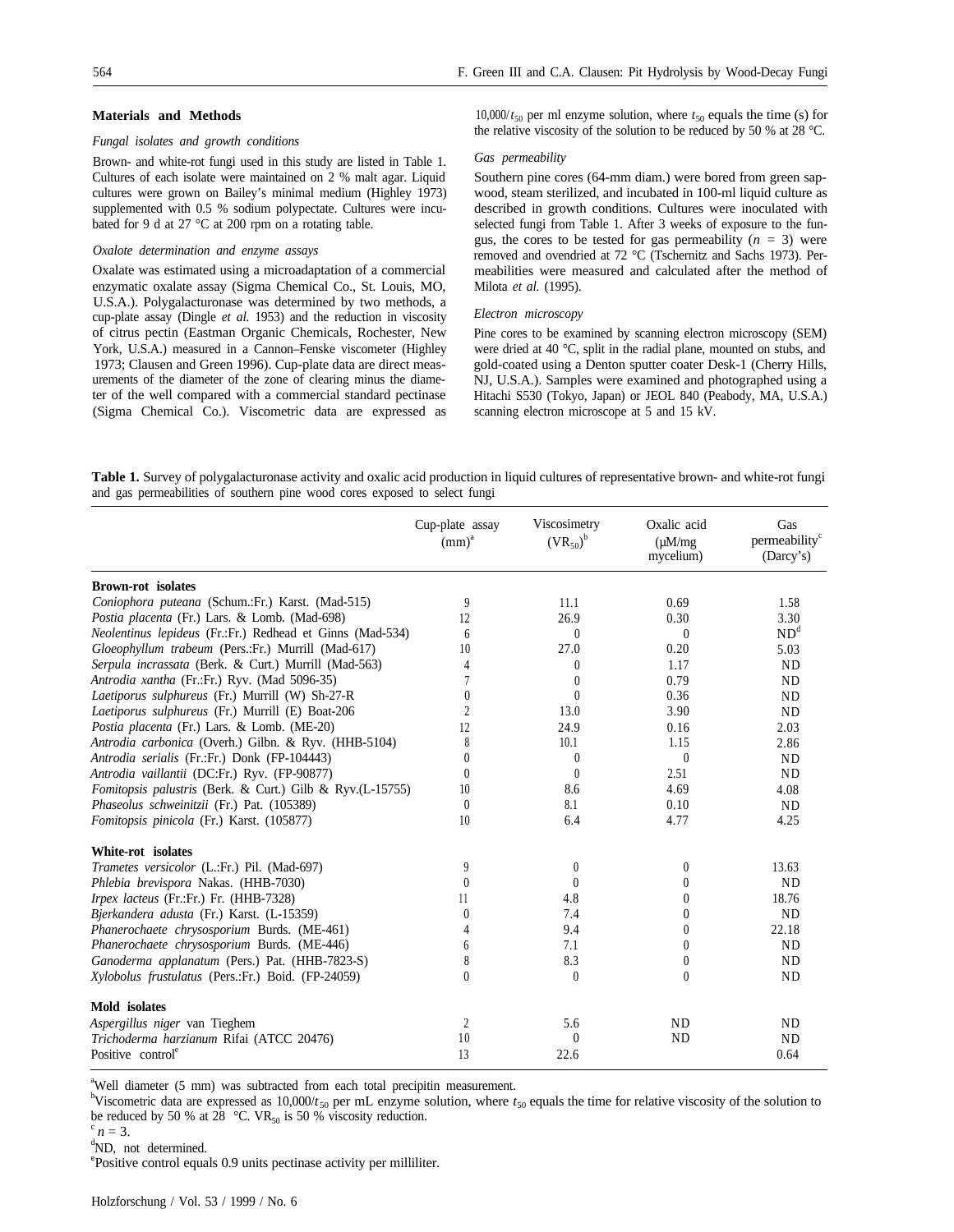## **Results**

Table 1 shows comparative results for polygalacturonase activities in fifteen brown-rot fungi and eight white-rot fungi by two methods of analysis. Eight of the fifteen brown-rotters were positive for both methods of evaluation. Three brown-rotters, *Laetiporus sulphureus* and two *Antrodia* sp., were negative for polygalacturonase activity under the conditions tested.

Six of eight white-rot fungi tested were positive for one or both methods of evaluation for polygalacturonase activity. Two organisms, *Phlebia brevispora* and *Xylobolus frustulatus,* were negative for polygalacturonase activity.

Table 1 also shows oxalic acid results for liquid cultures of all isolates. The two species of *Fomitopsis* and one isolate of *Laetiporus sulphureus* (Boat 206) demonstrated the highest concentration of oxalic acid accumulation per milligram of mycelium. None of the white-rot fungi accumulated measurable oxalic acid, and only two brown-rot fungi, *Neolentinus lepideus* and *Antrodia serialis,* did not accumulate measurable oxalic acid.

The fungal isolates with highest polygalacturonase activity were tested for their ability to alter the longitudinal gas permeability of southern pine cores. White-rot fungi, *T. versicolor, I. lacteus,* and *P. chrysosporium,* were able to increase gas permeability in vitro to a greater degree (13.63



**Fig. 1.** Cup-plate assay of liquid culture filtrates of brown- and white-rot fungi. 1, *Coniophora puteana;* 2, *Postia placenta* Mad-698; 3, *Neolentinus lepideus;* 4, *Gloeophyllum trubeum;* 5, *P. placenta* ME-20; 6, *Serpula incrassata;* 7, *Antrodia xantha;* 8, *Laetiporus sulphureus* SH-27; 9, *L. sulphureus* Boat 206; 10, *A. carbonica;* 11, *A. serialis;* 12, *A. vaillantii;* 13, positive control; 14, *Phaseolus schweinitzii;* 15, *Fomitopsis pinicola;* 16, *F. palustris;* 17, *Trametes versicolor;* 18, *Phlebia brevispora;* 19, *Irpex lacteus;* 20, *Bjerkandera adusta;* 21, *Phanerochaete chrysosporium* ME-461; 22, *P. chrysosporium* ME-446; 23, *Ganoderma applanatum;* 24, *Xylobolus frustulatus;* 25, *Trichoderma harzianum;* 26, *Aspergillus niger.* The positive control consisted of a commercial preparation of *A. niger* pectinase.

to 22.18 darcy's) than the seven brown-rot fungi, which ranged from 1.58 to 5.03 darcy's (Table 1).

Figure 1 shows the cup-plate assay for polygalacturonase. Eighteen of twenty-five fungi tested were positive for the cup-plate assay (2- to 12-mm-diameter reactions). The control value of commercial pectinase (0.9 units activity/ml) was 13 mm.

Figure 2 shows scanning electron micrographs of bordered pit membrane damage of two brown-rot fungi (A and B) and two white-rot fungi (C and D). All pit membranes were aspirated. The majority of brown-rot exposed pit membranes examined were visible but partially eroded or torn, while the majority of white-rotted pit membranes examined were gone. In Figure 3, a pit membrane from a control pine core (A) is compared with a pit membrane that had been exposed to *G. trabeum* (B). The torus of the treated pine core has been eroded, leaving the cellulose macrofibrils of the margo exposed.

## **Discussion and Conclusion**

This survey supports the hypothesis that most brown- and white-rot fungi have the enzymatic capacity to hydrolyze the pectin in pit membranes during incipient decay, which facilitates colonization. These results support observations by Cowling (1961) and Wilcox (1968). They demonstrated that during early stages of brown-rot decay by *Postia* sp., the hyphae ramified through the entire wood block prior to 5 % weight loss, mostly by penetration of pinoid and bordered pits. Likewise, Tsuneda *et al.* (1987) observed enzymatic degradation of pit membranes by the white-rot fungus, *Lentinus edodes,* in oak (*Quercus* spp.). Bore holes also provide a potential route of hyphal attack from cell to cell during fungal colonization of wood, but hydrolyzing the nonlignified pit membranes should provide more rapid and efficient access to metabolizable substrates (Doi and Nishimoto 1985; Kuo *et al.* 1988). It has been clearly established that two synergistic events must occur for the degradation of pectin in the torus of bordered pit membranes (Bateman and Beer 1965; Tschernitz 1973; Tschernitz and Sachs 1973). First, the fungus must chelate the calcium sequestered between the polygalacturonic acid chains. This is most likely accomplished by chelation with oxalic acid. Second, the fungus must produce an endopolygalacturonase to break the alpha 1-4 linkages in the polygalacturonic acid chains (Bateman and Beer 1965). Concurrent with pectin degradation, the interlacing cellulose microfibrils of the pit margo may also be hydrolyzed by exo-and endo-cellulases or their functional equivalent in the case of brown-rot.

It has been reported that oxalic acid is involved with pH reduction and acid-catalyzed hydrolysis of the wood substrate (Green *et al.* 1991, 1992, 1994; Espejo and Agosin 1991; Shimada *et al.* 1991). Oxalic acid also chelates the pectin-bound calcium in pit membranes, the compound middle lamellae, and ray parenchyma cells, and it is observed as calcium oxalate crystals by SEM (Bech-Anderson 1987; Bech-Anderson *et al.* 1993; Evans *et al.* 1994; Green *et* al. 1995a; Green and Highley 1997). Oxalic acid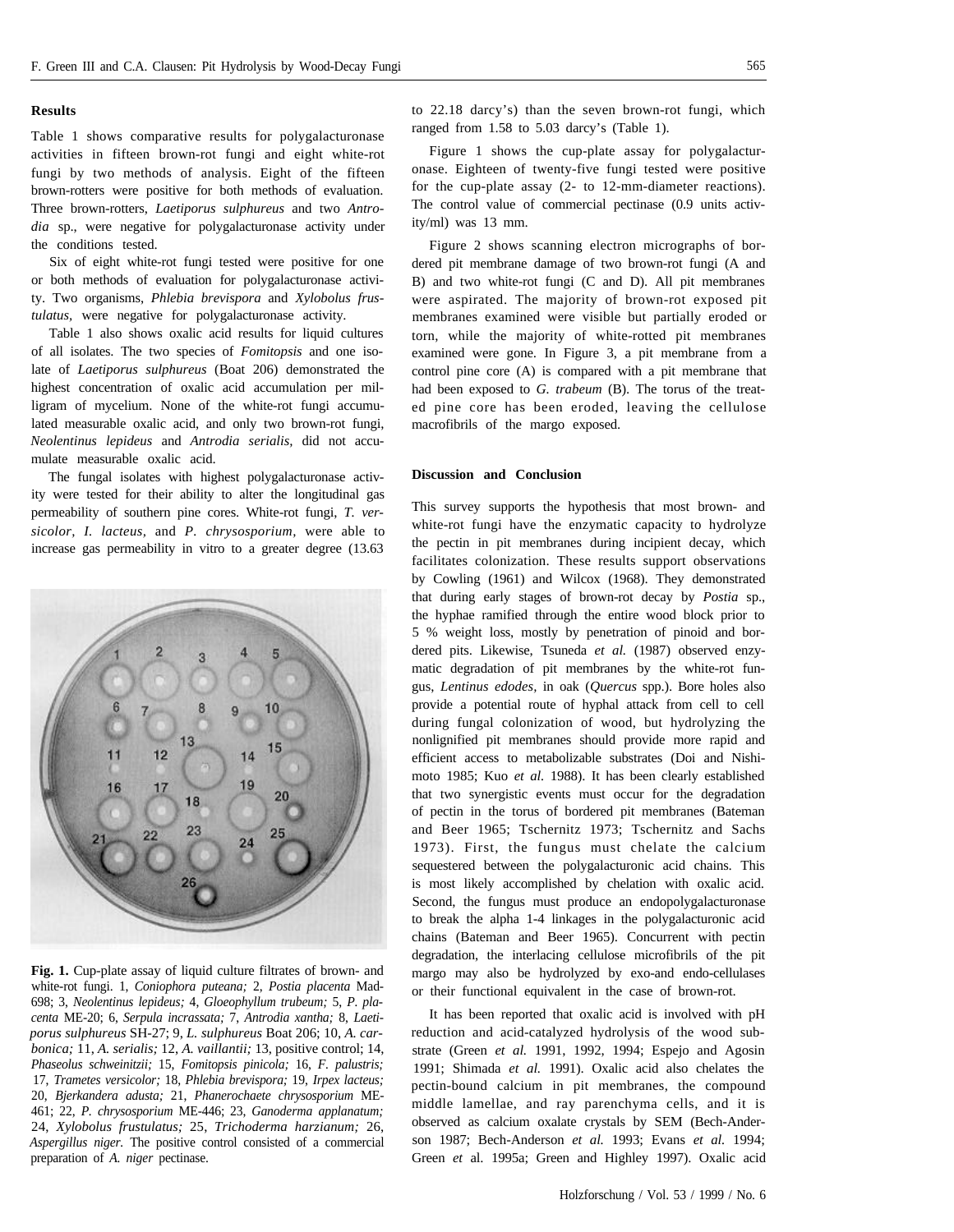alone has been reported to solubilize pectin (Harlow 1930; Bishop 1955; Magro et *al.* 1984).

The *in vitro* culture conditions in this study were unique because the wood cores were incubated in liquid culture to permit enzyme analysis. According to most reports, brownrot fungi, with the exception of Coniophoroid fungi, cannot depolymerize cellulose or cause wood weight loss in liquid culture (Highley 1974, 1975, 1977). One Coniophoroid brown-rot fungus, *Serpula incrassata,* has been shown to hydrolyze pit membranes and enlarge pit apertures of pine sapwood in soil-block tests (Green *et al.* 1995a, 1996). White-rot fungi have the enzymatic capacity to completely degrade cellulose of the pit margo in liquid culture due to a complete array of cellulases, which is consistent with Figure 2 (C and D) and which illustrates complete removal of the pit membrane. This is in concert with the gas permeability data in Table 1. In this study, the seven brown-rot fungi tested increased gas permeability of southern pine cores by approximately fourfold. When examined by SEM, the pit membranes in Figure 2 (A and B) appear to be damaged by exposure to brown-rot fungi in liquid culture causing rupture of some but not all membranes compared with intact membranes seen in negative control cores (Fig. 3A). Although some rupturing of pit membranes may occur during splitting and fracturing of wood, cores from each culture examined by SEM indicate that pit membranes were weakened or ruptured by exposure to the brown-rot fungi.

Similar results were observed for pinoid pits between ray parenchyma and tracheids (Jacobs-Young *et al.* 1998). Tschernitz (1973) showed similar pit morphology using Douglas-fir (*Pseudotsuga menziesii* (Mirb.) Franco) cores treated with commercial pectinase. Some weakened or eroded pit membranes in cores exposed to brown-rot fungi may have split during the drying process. It was previously shown in soil-block tests that brown-rot fungi can maximize the permeability of Douglas-fir and southern pine cores in 14 d by complete hydrolysis of the pit membrane (Green *et al.* 1995b; Green and Highley 1997).

Two brown-rot fungi, *N. lepideus* and *A. serialis,* produced no detectable oxalic acid under the culture conditions employed in this study. Similarly, the white-rot fungi *P. brevispora* and *X. frustulatus* were uniformly negative for all tests under our culture conditions. Alternative hypotheses to explain how fungi that were negative for both oxalic acid and polygalacturonase colonize and degrade wood *in situ* during decay are (i) cellulase production alone, (ii) bore hole formation, or (iii) sodium polypectate may not induce endoPG and oxalic acid to the same degree that pectin does (Green *et al.* 1994).

This study demonstrates that white-rot fungi are able to hydrolyze the entire pit membrane in liquid culture and maximize permeability. However, white-rot fungi are equipped with exo-cellulases and peroxidases that are not present in most brown-rot fungi. Highley (1977) showed



**Fig.** 2. Scanning electron micrographs (5 kV) of Southern Pine bordered pits after exposure to brown-rot (A and B) and white-rot (C and D) decay fungi in liquid culture for 3 weeks. *Gloeophyllum trubeum* (A) and *Fomitopsis palustris* (B) show most bordered pit membranes are visible and ruptured (arrows). *Phanerochaete chrysosporium* (C) and *Irpex lacteus* (D) show complete solubilization of pit membranes; both apertures of pit pairs are visible (arrows).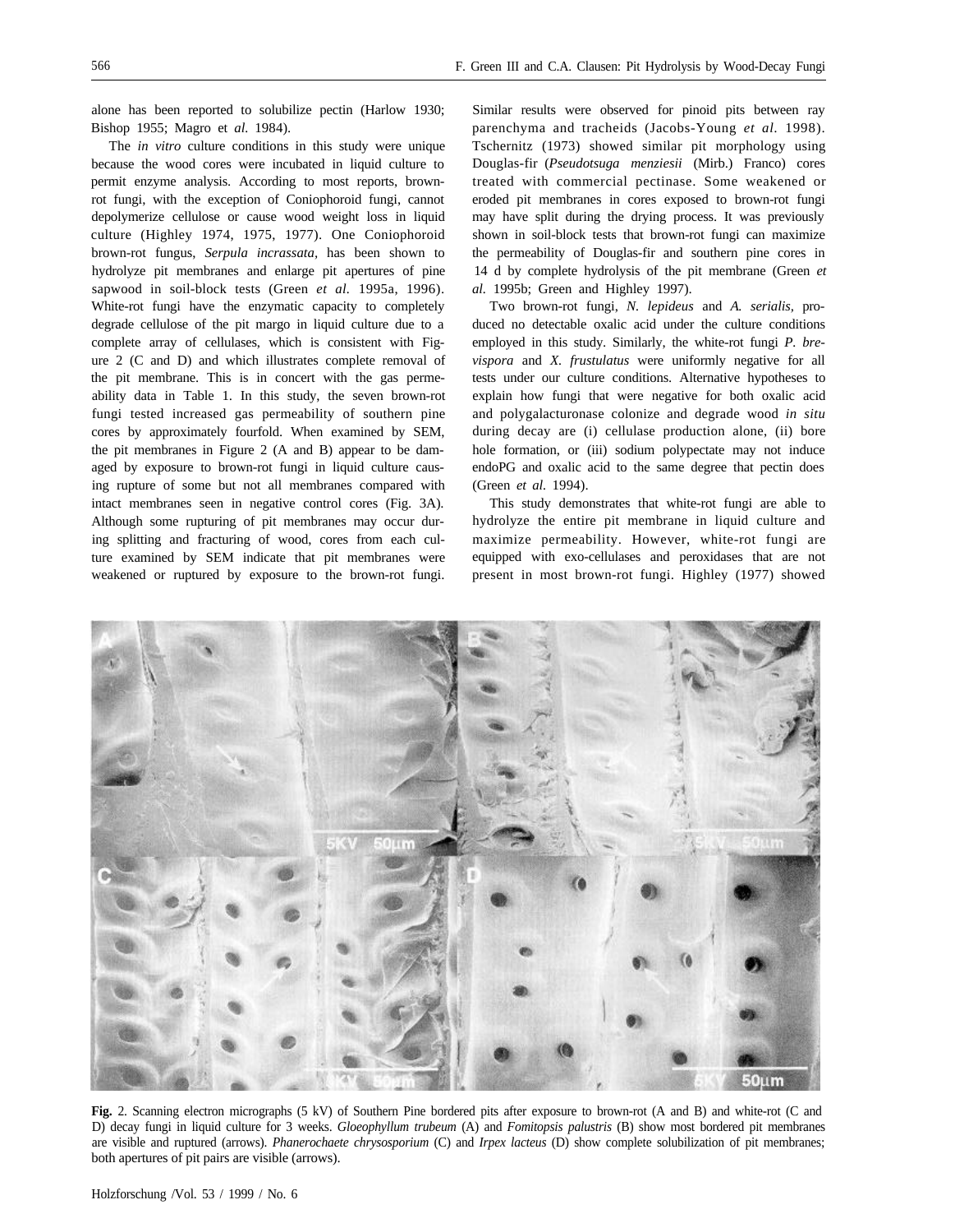

Fig. 3. Scanning electron micrographs (15 kV) of bordered pit membranes of pine: the aspirated torus of an intact bordered pit from a control pine core (A) and erosion of the pit torus by *Gloeophyllum trabeum* after 3 weeks in liquid culture (B). Arrow shows remaining cellulose macrofibrils of the pit membrane beneath the torus.

that enzyme preparations from the brown-rot fungus *Postia placenta* could not reproduce the effects of brown-rot fungi on wood or cotton cellulose as evidence that most brownrot fungi employ a mechanism of cellulose degradation different from most other types of fungi. Coniophoroid brownrot fungi are reported to solubilize dyed microcrystalline cellulose similar to white-rotters (Highley 1988). In this study, *C. puteana* did not demonstrate increased permeability compared with other brown-rot fungi. Tschernitz and Sachs (1973) showed that pectinase treatment of Douglasfir hydrolyzes the pit torus leaving the margo intact, while cellulase treatment hydrolyzes the cellulose fibers of the margo leaving the torus unanchored. Permeability was shown to increase in both cases. Militz (1993) demonstrated that commercial preparations of cellulolytic enzymes with some hemicellulolytic activities were more effective in pit degradation of spruce wood (*Picea* spp.) than pectinolytic enzyme preparations. The lack of oxalic acid accumulation in white-rot fungi (Table 1) is accounted for by their production of oxalate decarboxylase (ODC), which degrades oxalic acid to formate and carbon dioxide (Shimazono 1955). Although ODC has recently been discovered in a single brown-rot fungus (*Poria placenta* ME-20) as well (Micales 1995), it is apparently cell bound and difficult to measure.

Pectin degradation appears to be a key step in fungal colonization during incipient decay. Thus, inhibition of pectin degradation could be a target for new wood preservatives. Our results may help to explain how selective calcium precipitating agents, e.g., N,N-napthaloylhydroxylamine (NHA), are able to protect wood from decay by both brownand white-rot fungi (Green *et al.* 1997b). Scanning electron microscopy showed that NHA binds to the torus of the pit membrane and presumably prevents calcium chelation by oxalic acid, thereby preventing pit hydrolysis and colonization (Green *et al.* 1997a,b).

In summary, the results of this study show that most brown- and white-rot fungi (20 of 23 tested) have the ability to remove pectin from pit membranes. The destruction of pit membranes during the decay process is probably accomplished by the hydrolysis of both pectin and cellulose.

# **Acknowledgements**

The authors thank T. Kuster for his excellent technical assistance and scanning electron micrographs.

## **References**

- ASTM. 1991. Standard test method for assessing natural decay resistance. ASTM D 2017-81. Annual Book of ASTM Standards. American Society for Testing and Materials, Philadelphia, PA.
- Bailey, J.H.E. and D.W. Reeve. 1994. Spacial distribution of trace elements in black spruce by imaging microprobe secondary ion mass spectrometry. J. Pulp Paper Sci. 20(3), J83-J86.
- Bateman, D.F. and S.V. Beer. 1965. Simultaneous production and synergistic action of oxalic acid and polygalacturonase during pathogenesis by Sclerotium rolfsii. Phytopathology 55,  $204 - 211$ .
- Bech-Anderson, J. 1987. Production, function, and neutralization of oxalic acid produced by the dry rot fungus and other brownrot fungi. International Research Group on Wood Preservation, Document No. IRG/WP/1330.
- Bech-Anderson, J., S.A. Elborne, F. Goldie, J. Singh, S. Singh and B. Walker. 1993. The true dry rot fungus (Serpula lacrymans) found in the wild in the forests of the Himalayas. International Research Group on Wood Preservation, Document No. IRG/WP/93-10002.
- Bishop, C.T. 1955. Carbohydrates of sunflower heads. Can. J. Chem. 33, 1521-1529.
- Clausen, C.A. and F. Green, III. 1996. Characterization of polygalacturonase from the brown-rot fungus Postia placenta. Appl. Microbiol. Biotechnol. 45, 750-754.
- Cowling, E.B. 1961. Comparative biochemistry of the decay of sweetgum sapwood by white-rot and brown-rot fungi. WO-TB-1258. USDA Forest Service, Washington Office, Washington, DC.
- Daniel, G., A. Singh and T. Nilsson. 1994. Ultrastructural and immunocytochemical studies on the window and bordered pit